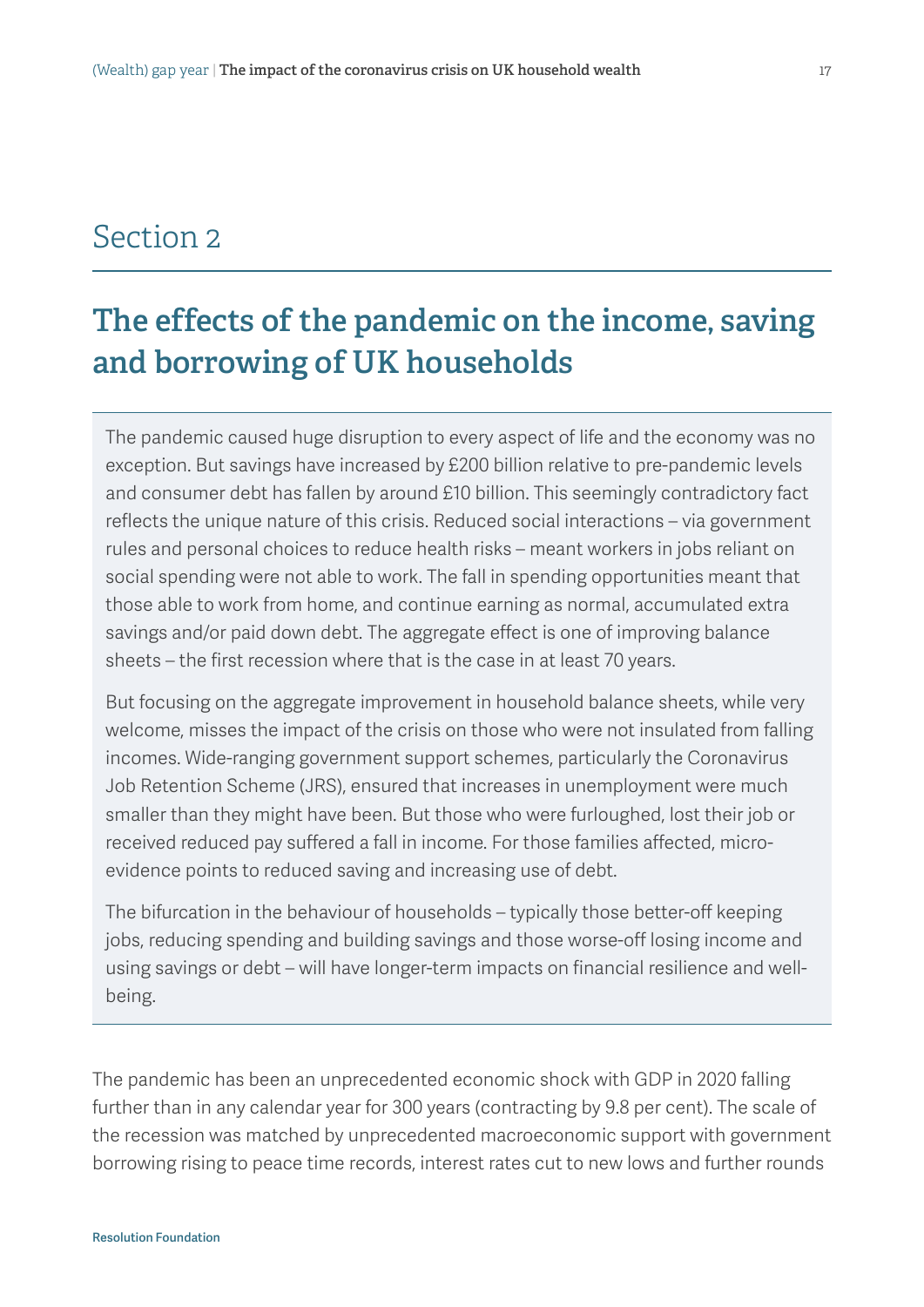of quantitative easing conducted by the Bank of England.<sup>8</sup> Recessions would typically lead to falling wealth levels but, in this crisis, savings have risen, consumer debts have fallen and asset prices have risen.

Wealth increases reflect the scale of the government support and is to a large extent the counterpart to the huge rise in government borrowing. Significant support was given directly to the labour market through the furlough scheme, the corporate sector (via a wide range of grants, tax relief and loan schemes), and households through the £20 Universal Credit uplift. This meant that the unemployment rate only rose to 5.1 per cent at the end of 2020 (up from 4 per cent at the start of 2020), far short of the financial crisis (8.5 per cent) or 1990s (10.6 per cent) peaks. This all meant that typical incomes grew modestly during 2020-21 despite the scale of the economic crisis, although this support has not shielded people completely with many low-paid workers facing a fall in income.<sup>9</sup>

But government support does not fully explain why this recession is unique over the past 70 years in seeing an increase in wealth. The effect of virus restrictions limiting consumption for some families leading to higher saving and reduced debt is also important. So this section covers the direct changes to savings and debt. It starts out by presenting the aggregate changes in saving and debt before discussing the role of falling spending opportunities leading to 'enforced' saving and their aggregate impact, and finally covering the implications of pockets of income falls driven by the shock to the labour market.

## In aggregate, during the pandemic, household savings rose at the fastest pace on record

Aggregate savings have risen over the course of the crisis; total household retail bank deposits are around £200 billion higher than pre-crisis. [Figure 5](#page-2-0) shows the rise in household cash and bank accounts (the blue line) and puts that in context with what we might have expected to have happened absent the pandemic (the red line, which assumes that household money holdings grew in line with the average since 2012). In this comparison, the 'excess' saving observed since March 2020 is just over £125 billion (in nominal terms). This pattern is counter to the experience during the financial crisis, where savings and cash held by households failed to grow for six years in real terms. This demonstrates quite how important the Government's support for household incomes

<sup>8</sup> For more details on the macroeconomic policy response to the crisis see: J Leslie, C McCurdy, C Pacitti & J Smith, How to throw [good money after good: Budget 2021 and the challenge of delivering a rapid recovery from Covid-19,](https://www.resolutionfoundation.org/publications/how-to-throw-good-money-after-good/) Resolution Foundation, February 2021.

<sup>9</sup> For an in depth discussion of the impact of the crisis on incomes, see: K Handscomb, K Henehan & L Try, [The Living Standards](https://www.resolutionfoundation.org/publications/the-living-standards-audit-2021/)  [Audit 2021](https://www.resolutionfoundation.org/publications/the-living-standards-audit-2021/), Resolution Foundation, July 2021.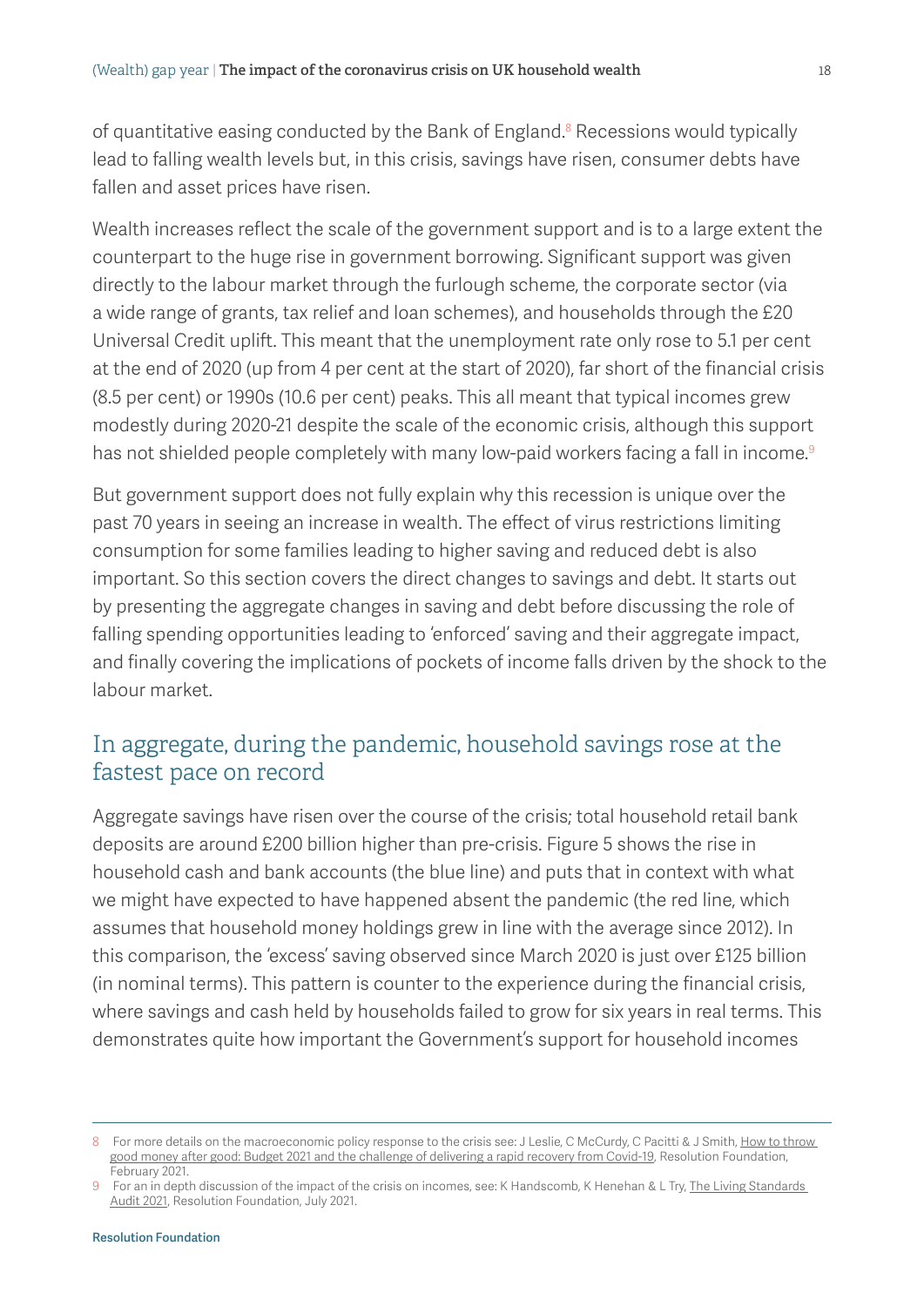has been, as well as that the unusual features of the crisis (namely restrictions on spending opportunities) have been for driving an unusual macroeconomic outcome during the recession.

<span id="page-2-0"></span>

NOTES: Nominal M4 has been put in real terms using CPI, into April 2021 prices. M4 money includes cash, current accounts and savings accounts.

SOURCE: RF analysis of Bank of England, Bankstats; ONS, Consumer Prices.

## In aggregate, households took the opportunity to reduce debts during the pandemic

Household consumer debt started to fall as soon as the pandemic started in the UK – this is similar to the UK's experience during the financial crisis (although for different reasons – the flip side of increased saving due to restrictions on consumption). As [Figure 6](#page-3-0) shows, consumer debt has fallen in real terms by around £10 billion since the start of the pandemic (going from £154 billion at the start of 2020 to £143 billion in the most recent data). And, importantly, the level of household debt is also roughly a quarter lower than at the pre-financial crisis peak, meaning that household leverage is lower and financial resilience higher. But the fall in debt so far has been slower than in the aftermath of the financial crisis. This partially reflects the fact that the supply of consumer credit was constrained in 2009 due to tighter lending requirements and lack of capacity to originate new loans in the financial sector. But it also reflects the fact that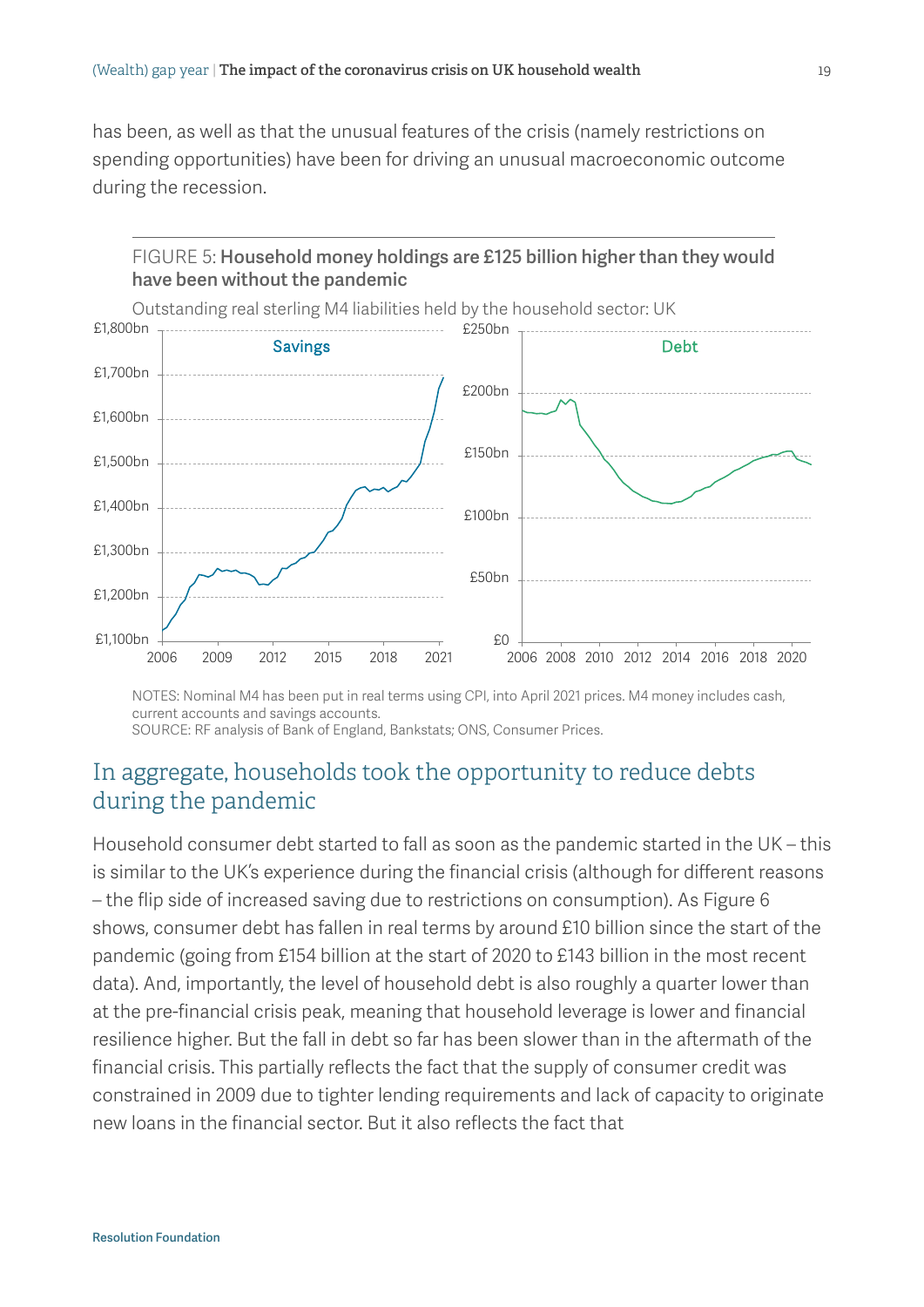it can take time for consumers to reduce debts – there are often contractual barriers to early repayment of outstanding loans – and that some households increased debt to cope with income falls.10

<span id="page-3-0"></span>

NOTES: Data is in real terms in April 2021 prices, calculated using the CPI index. SOURCE: RF analysis of Bank of England, Bankstats; ONS, Quarterly National Accounts.

Together, the changes in savings and debt point towards a clear aggregate improvement in household balance sheets. But, while the aggregate picture is good news, it does not tell us about changes across the distribution. And crucially there has been significant heterogeneity underlying these changes with lower-income families less likely to benefit from higher saving and more likely to increase debt usage.

## High-income families are more likely to have improved balance sheets than low-income families

[Figure 7](#page-4-0) and [Figure](#page-5-0) 8 present the headline distributional changes in savings and debt across the income distribution. Three clear results stand out. First, in line with aggregate changes, our micro-survey evidence suggests that savings have increased in total –

<sup>10</sup> Household debt including mortgages has increased by £11 billion over the same period. We do not focus on changing mortgage debt during the crisis because, over the short-term, it just represents a change in composition of the balance sheet (trading debt for housing wealth) rather than a change in wealth levels. Similarly, we exclude credit cards, where consumer credit including credit cards has fallen by a larger £27 billion. This is because much of the fall in credit cards reflected declining use of transactional balances during the pandemic, where the holder pays off the balance each month. These debts are typically abstracted from in wealth surveys, and we take the same approach in this paper.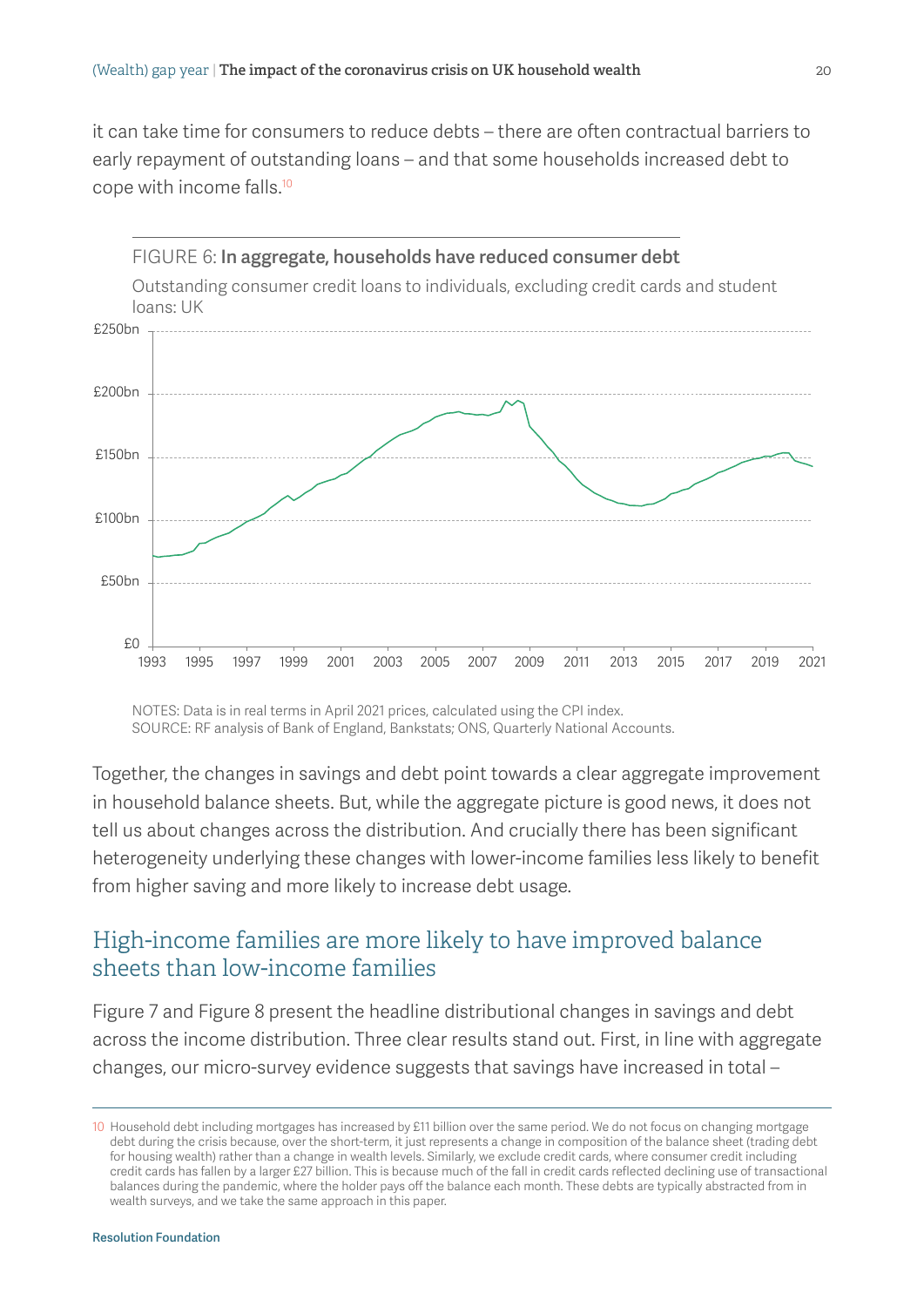22 per cent of families increased savings while 15 per cent reduced them.<sup>11</sup> And these savings increases are skewed towards the top of the distribution meaning, in levels terms, total UK savings will have risen faster than if the changes were distributed evenly.<sup>12</sup> Second, the proportion of families increasing or decreasing debt is similar but highincome families are more than twice as likely to have reduced debt during the pandemic – again consistent with the aggregate totals. Third, while aggregate changes in saving and debt give no cause for concern, the distributional effects cannot be ignored and could have profound economic consequences. We return to these in Section 4.

#### <span id="page-4-0"></span>FIGURE 7: Savings rises are concentrated in higher-income families and falls in lower income families

Proportion of families reporting changes in saving, by income quintile: UK, February 2020 to May 2021



NOTES: The base is n=2,680: non-retired aged 18+ with valid income data for March 2020. Family income distribution based on equivalised, disposable benefit unit incomes among 18-65-year-old adults, excluding families containing retired adults or nonworking adult students. Quintiles were calculated using midpoints of 20 banded responses from £0 to £5,000. These figures have been analysed independently by the Resolution Foundation.

SOURCE: RF analysis of YouGov, adults age 18+ and the Coronavirus (COVID-19), June 2021 wave.

#### Resolution Foundation

<sup>11</sup> This key finding has been replicated across a number of other research papers. See: A Davenport et al., Spending and saving [during the COVID-19 crisis: evidence from bank account data,](https://ifs.org.uk/publications/15146) Institute for Fiscal Studies, October 2020; J Franklin et al., Household [debt and Covid](https://www.bankofengland.co.uk/quarterly-bulletin/2021/2021-q2/household-debt-and-covid), Bank of England Quarterly Bulletin, June 2021.

<sup>12</sup> To make this effect clear, consider a scenario where an almost equal proportion of the highest- and lowest-income families report savings increasing by more than 25 per cent or falling by more than 25 per cent respectively. Higher-income families hold substantially higher savings levels, so a 25 per cent rise is much larger, in pounds, than a 25 per cent fall in the savings of lowincome families.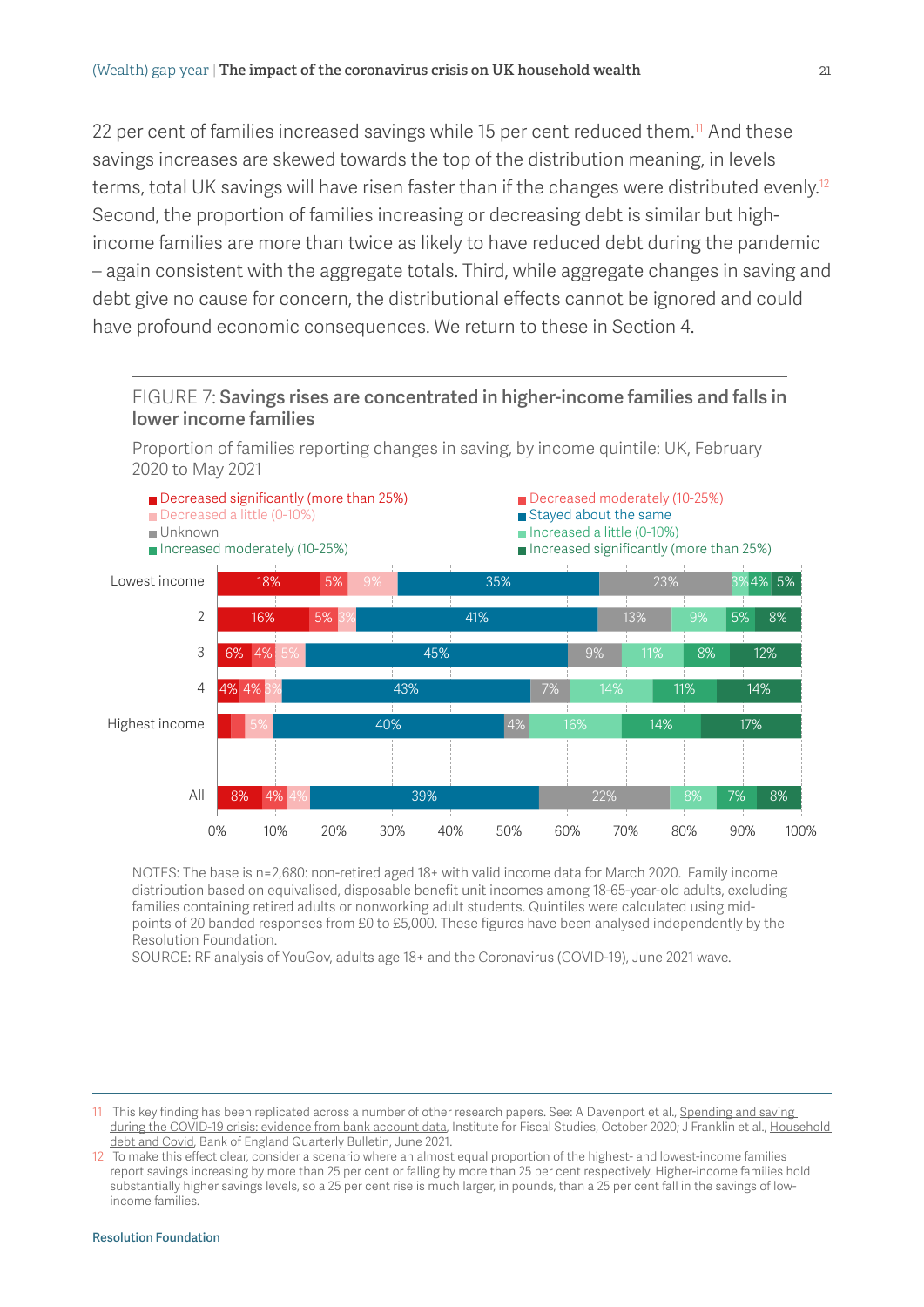<span id="page-5-0"></span>

NOTES: The base is n=2,680: non-retired aged 18+ with valid income data for March 2020. Family income distribution based on equivalised, disposable benefit unit incomes among 18-65-year-old adults, excluding families containing retired adults or nonworking adult students. Quintiles were calculated using midpoints of 20 banded responses from £0 to £5,000. These figures have been analysed independently by the Resolution Foundation.

SOURCE: RF analysis of YouGov, adults age 18+ and the Coronavirus (COVID-19), June 2021 wave.

Given the clear distributional pattern across both savings and debt, it is worth exploring the individual drivers of these changes. This section focuses on the two most important: the restrictions on social interactions leading to fewer consumption opportunities and a measure of 'forced' saving, and the asymmetric shock in the labour market meaning some families experienced falling income despite the aggregate improvement.

## Virus restrictions have led some families to acquire higher savings and to pay down debt

One unique feature of this recession is that the social distancing restrictions needed to control the virus led to reduced opportunities for social consumption. In principle, spending falls could be related to changes in income. But, a[s Figure](#page-6-0) 9 shows, the proportion of households changing spending is relatively unrelated to their labour market status during the pandemic. Between 33 and 39 per cent of all working age households reduced spending between February 2020 and May 2021. The proportion of families cutting spending was only slightly higher for those experiencing negative labour market outcomes (a good proxy for those families facing falls in income) suggesting that reducing spending was, to a large extent, driven by reductions in consumption opportunities rather than curtailing consumption due to a negative income shock.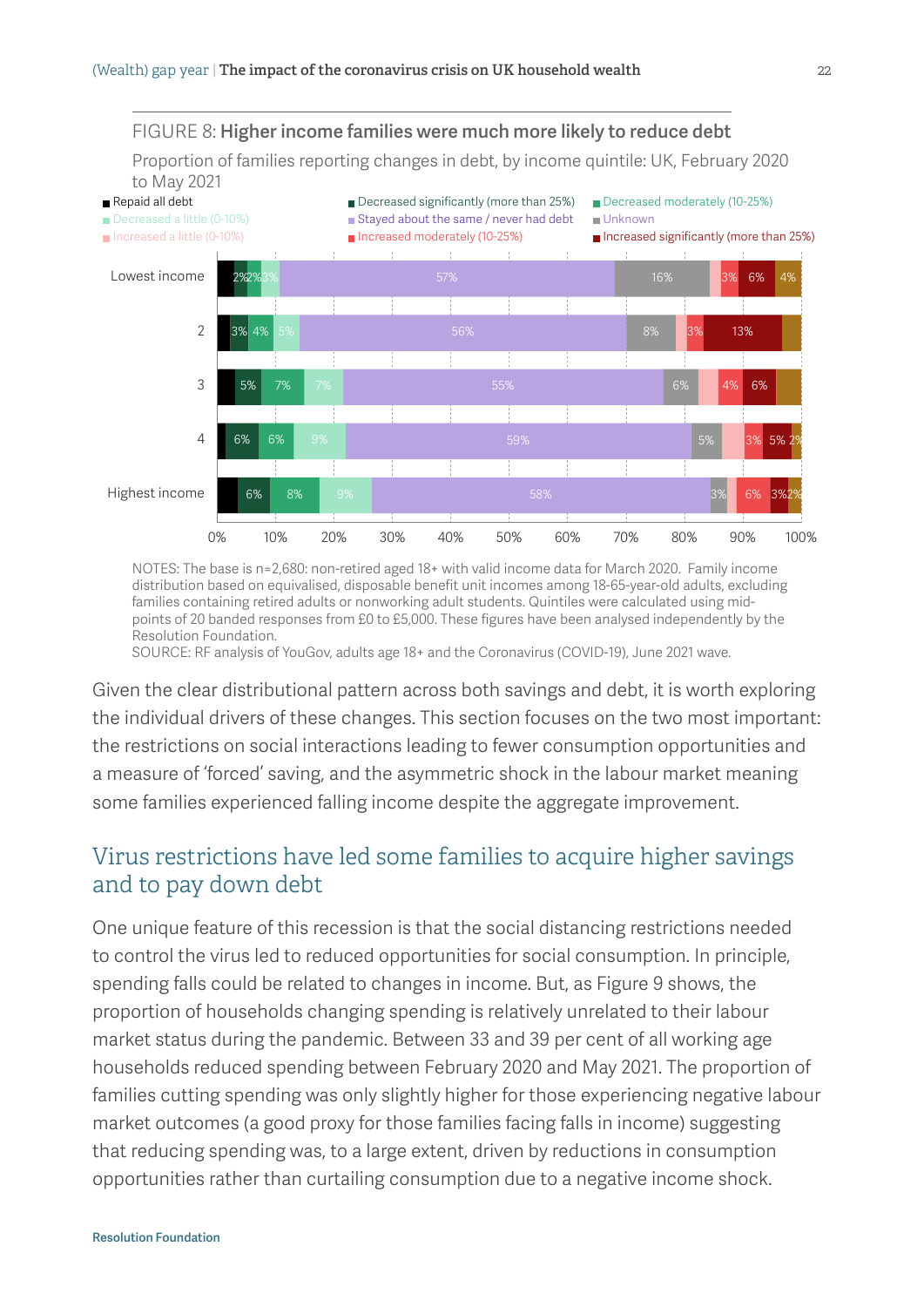#### <span id="page-6-0"></span>FIGURE 9: A significant minority of families reduced spending during the pandemic

Proportion of households reporting changes to spending, by pandemic labour market status: UK, February 2020 to May 2021



NOTES: The base is all retired (n=2,039), those employed and working hours between March 2020 and May 2021 (n=2,899), those who reported a fall in pay (n=750), those who were ever furloughed full-time (n=1,018), those furloughed whether partial or full (n=503), and those who were unemployed, fully furloughed or self-employed but working no hours (n=1,739). These figures have been analysed independently by the Resolution Foundation.

SOURCE: RF analysis of YouGov, adults age 18+ and the Coronavirus (COVID-19), June 2021 wave.

Instead, spending changes are more closely related to income levels rather than changes: those at the top of the income distribution are more likely to have reduced spending than those in the middle or bottom[. Figure 1](#page-7-0)0 highlights a trend that has been visible throughout the crisis: better-off families have reduced consumption more than poorer families. This makes sense as a higher proportion of spending for better-off families is on social goods/services which were less available during the pandemic as well as the fact that lower income families spend a higher proportion of consumption on essentials which cannot be reduced.<sup>13</sup> These results are taken from our YouGov survey which used May 2021 as the reference period for current spending patterns (see Box 1 for more details). By this point the restrictions on social activities had been materially loosened from the full lockdown at the start of the year. This means that these results underestimate the difference in spending patterns across the income distribution during the peak of the pandemic.

<sup>13</sup> For example, the expenditure share of food and non-alcoholic beverages for the lowest equivalised disposable income decile in 2019 was 12.5 per cent but just 6.7 per cent for the highest decile. Similarly, the share spent on restaurant and hotels for the lowest decile was 6.9 per cent but 12.4 per cent for the top decile. Source: ONS, CPIH-consistent inflation rate estimates for UK household groups (democratic weighting).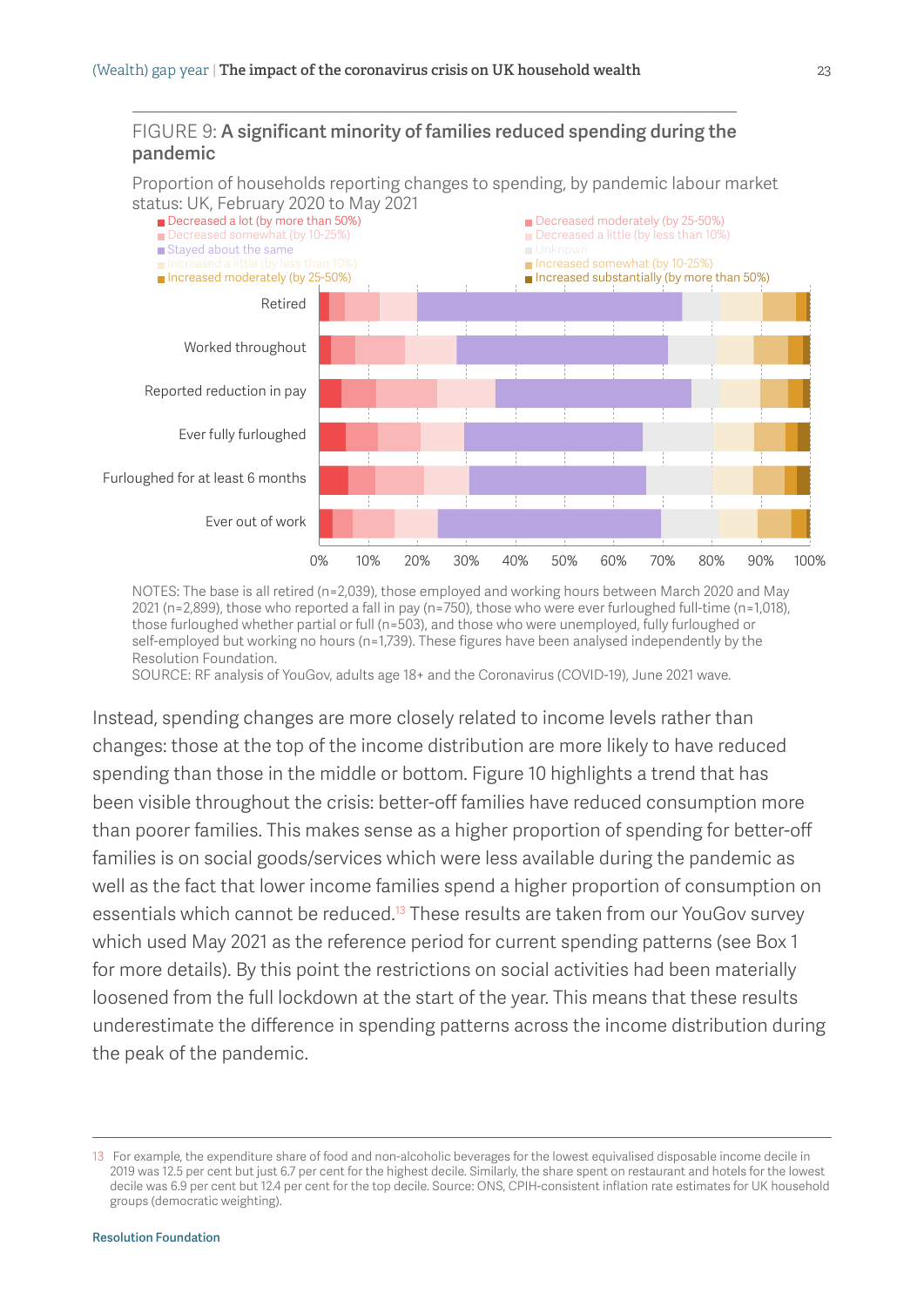Another important feature has been changes in living costs for families. [As Figure](#page-7-0) 10 shows, lower-income families were slightly more likely to have increased spending during the crisis. Evidence suggests that low-income families, particularly those with children, faced higher costs during the pandemic.<sup>14</sup> At the same time, higher-income families were more likely to work from home, potentially saving on commuting costs, leading to lower essential spending.

<span id="page-7-0"></span>





NOTES: The base is n=2,680: non-retired aged 18+ with valid income data for March 2020. Incomes have not been equivalised. Quintiles were calculated using mid-points of 20 banded responses from £0 to £5,000. These figures have been analysed independently by the Resolution Foundation. SOURCE: RF analysis of YouGov, adults age 18+ and the Coronavirus (COVID-19), June 2021 wave.

So far, the evidence that virus restrictions and households' natural response to reduce social interactions during a pandemic on spending opportunities have driven the decrease in spending presented has been circumstantial. B[ut Figure 1](#page-8-0)1 makes it clear that not only have virus restrictions been important for spending, they have also been a key driver for increasing savings. This is particularly the case for high-income families: 30 per cent of the richest fifth of households cited virus restrictions as very important for affecting their savings level since February (a still significant but smaller 16 per cent of the poorest fifth of household said the same).

<sup>14</sup> For more detail, see: M Brewer & R Patrick, [Pandemic Pressures: Why families on a low income are spending more during Covid-19,](https://www.resolutionfoundation.org/publications/pandemic-pressures/) Resolution Foundation, January 2021.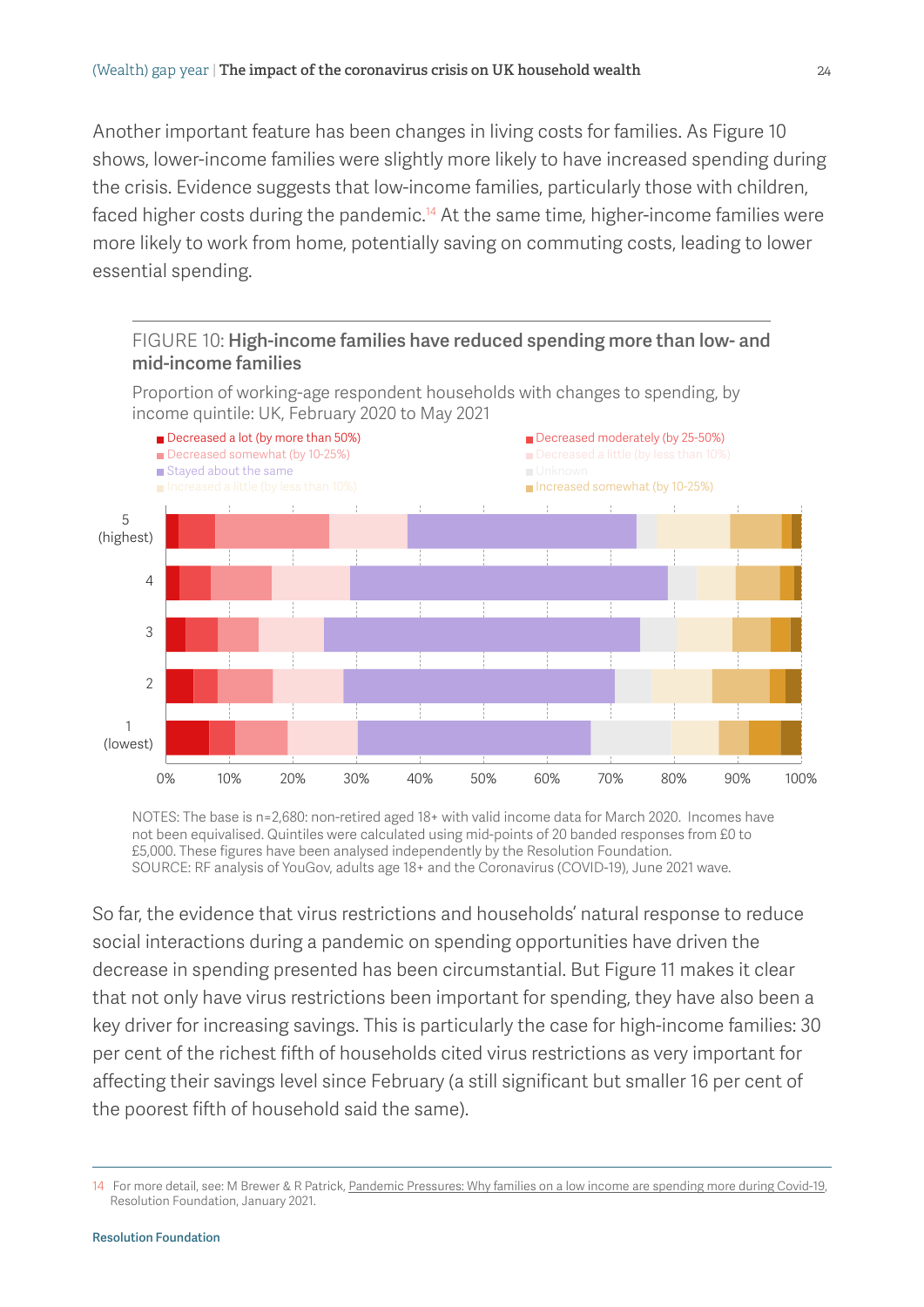#### <span id="page-8-0"></span>FIGURE 11: Virus restrictions led to increased savings, particularly for richer families

Proportion of working-age households with changes to saving citing virus restrictions as an important/unimportant factor, by income quintile: UK, February 2020 to May 2021



NOTES: The base is n=1,536: non-retired aged 18+ with valid income data for March 2020 and reported a change in savings. Incomes have not been equivalised. Quintiles were calculated using mid-points of 20 banded responses from £0 to £5,000. These figures have been analysed independently by the Resolution Foundation.

SOURCE: RF analysis of YouGov, adults age 18+ and the Coronavirus (COVID-19), June 2021 wave.

Taking these results together, the impact of constrained spending, particularly for those households who have not faced income shocks – i.e. those who continued to work through the pandemic, is that some households have experienced an increase in savings[.](#page-9-0)  [Figure 1](#page-9-0)2 shows the proportion of households who had an increase in saving between February 2020 and May 2021. Naturally the highest proportion is for those who worked throughout the crisis (40 per cent of whom increased savings) but 29 per cent of those who were furloughed for at least six months since March 2020 also increased savings. The lowest groups were those who were retired or reported a fall in pay; just 23 and 22 per cent respectively increased saving.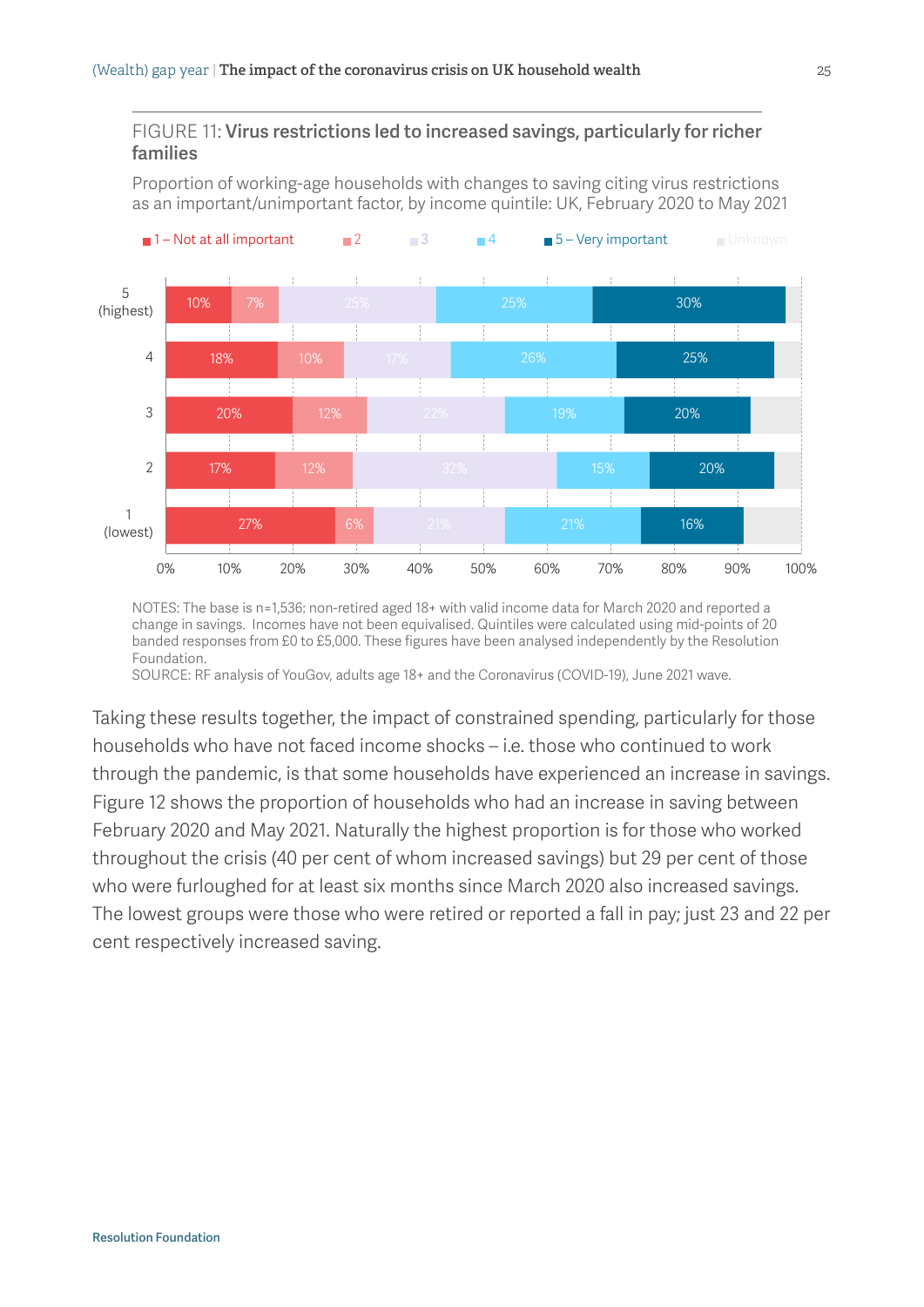#### <span id="page-9-0"></span>FIGURE 12: A sizeable minority of working households increased savings during the pandemic

Proportion of households that increased savings levels over the pandemic, by labour market status: UK, February 2020 to May 2021



NOTES: The base is those employed and working hours between March 2020 and May 2021 (n=2,899), those furloughed whether partial or full (n=503), those who were ever furloughed full-time (n=1,018), those who were unemployed, fully furloughed or self-employed but working no hours (n=1,739), all retired (n=2,039), and those who reported a fall in pay (n=750). The base includes those who responded with prefer not to say or don't know. These figures have been analysed independently by the Resolution Foundation. SOURCE: RF analysis of YouGov, adults age 18+ and the Coronavirus (COVID-19), June 2021 wave.

## Asymmetric income changes have led to pockets of increased debt and reduced saving

The economic consequences of the pandemic on the labour market were, and are, profound. During the height of restrictions in the first lockdown (April and May 2020), almost nine million workers were using the JRS. And furlough remains significant, with the latest data showing there were still 2.4 million jobs furloughed.<sup>15</sup> The scheme meant that workers received 80 per cent of their salary for furloughed hours, and while employers had the ability to top up wages this was voluntary and many chose not to do so.<sup>16</sup> There has also been a moderate rise in unemployment and just under 10 per cent of workers report having lower pay than pre-pandemic in our survey.<sup>17</sup> Together these mean that a minority of households experienced a negative income shock as a result of the labour market.

<sup>15</sup> Source: HMRC, Coronavirus Job Retention Scheme statistics: 1 July 2021 – which covers up until end of May 2021.

<sup>16</sup> See: A Adams-Prassl et al., [Furloughing](https://www.researchgate.net/publication/347245564_Furloughing), Fiscal Studies, November 2020. The paper finds that during the first lockdown 70 per cent of employers made some form of discretionary payments, but this was more likely to be targeted at those in higher-paying jobs and men rather than women.

<sup>17</sup> This will not only reflect pandemic effects but also natural transitions we would expect in pay over time.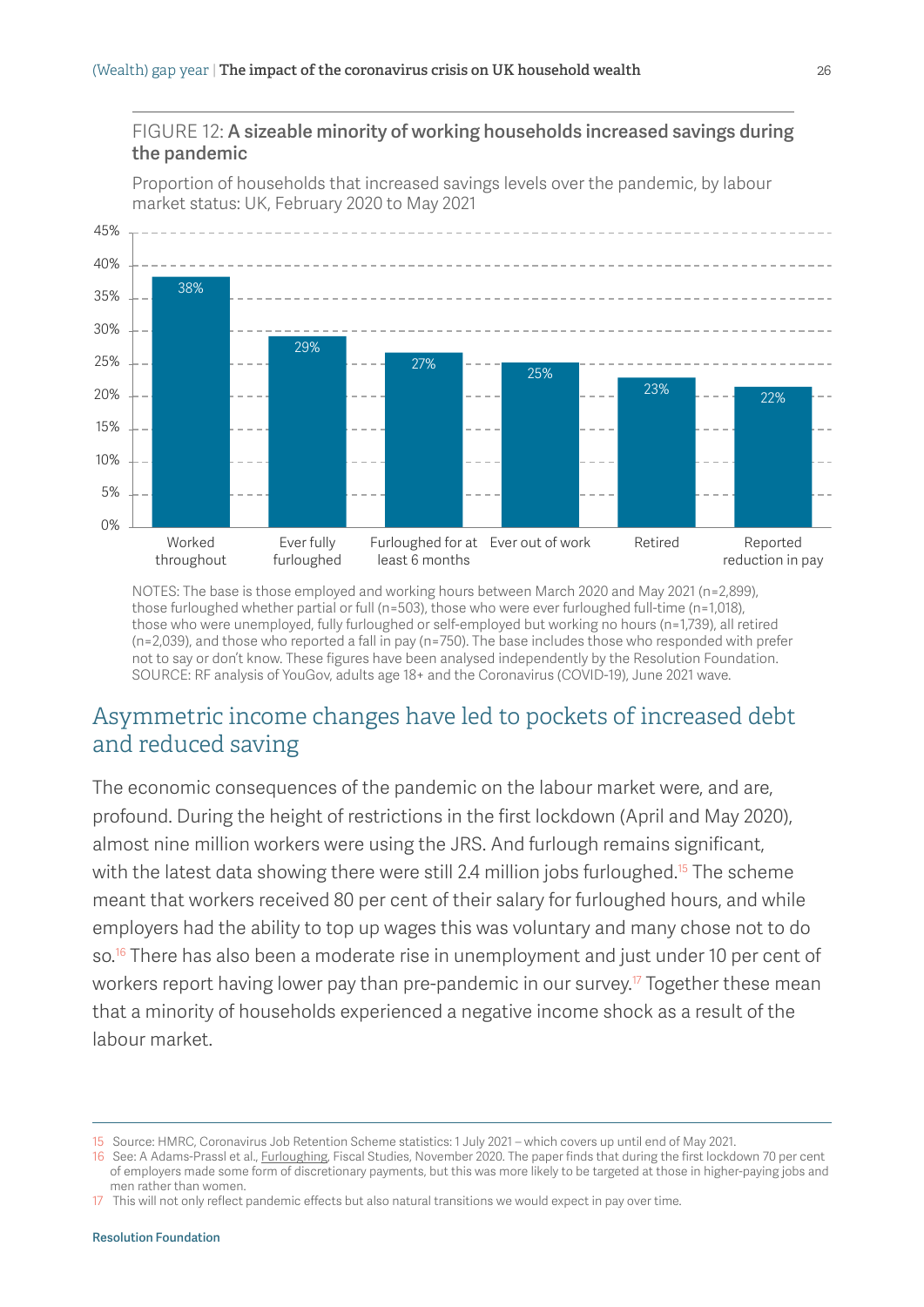Importantly, despite these effects, overall average incomes have been protected through the crisis as a result of the wide range of government support schemes.<sup>18</sup> The focused distributional nature of falls in income becomes clear i[n Figure 1](#page-10-0)3. It shows that, during the peak of the last lockdown (January 2021) a quarter of those unemployed at some point during the pandemic had experienced a fall in incomes (10 percentage points higher than those who worked throughout).

### <span id="page-10-0"></span>FIGURE 13: Income falls were largest for families affected by job loss or furlough



Proportion of households reporting lower levels of income in January 2021 than in February 2020, by household employment status: UK

NOTES: Base is all 18+ non-retired adults with valid income data and within each group. Those ever unemployed during the pandemic (n=545), ever out of work (includes unemployment and furlough) during the pandemic (n=1,354), ever fully furloughed (n=898), ever furloughed for at least 6 months between March 2020 and January 2021 (n=410), and those working throughout (n=2,532). These figures have been analysed independently by the Resolution Foundation. This chart uses a previous wave of the YouGov survey as the most recent wave of the survey did not ask about income changes relative to pre-pandemic due to concerns over reporting accuracy over that breadth of time. SOURCE: RF analysis of YouGov, Adults Age 18-65 and the Coronavirus (COVID-19), January 2021 wave.

Experiencing a negative outcome in the labour market is not just associated with a fall in income but also with higher levels of debt[. Figure 1](#page-11-0)4 shows the proportion of families reporting increased debt based on labour market status during the pandemic. It is clear that those who were out of work or furloughed for a significant part of the year were much more likely to increase debt (around 30 per cent of these groups increased debt)

<sup>18</sup> For a comprehensive analysis of the change in family incomes during the pandemic, see: K Handscomb, K Henehan & L Try, The [Living Standards Audit 2021](https://www.resolutionfoundation.org/publications/the-living-standards-audit-2021/), Resolution Foundation, July 2021.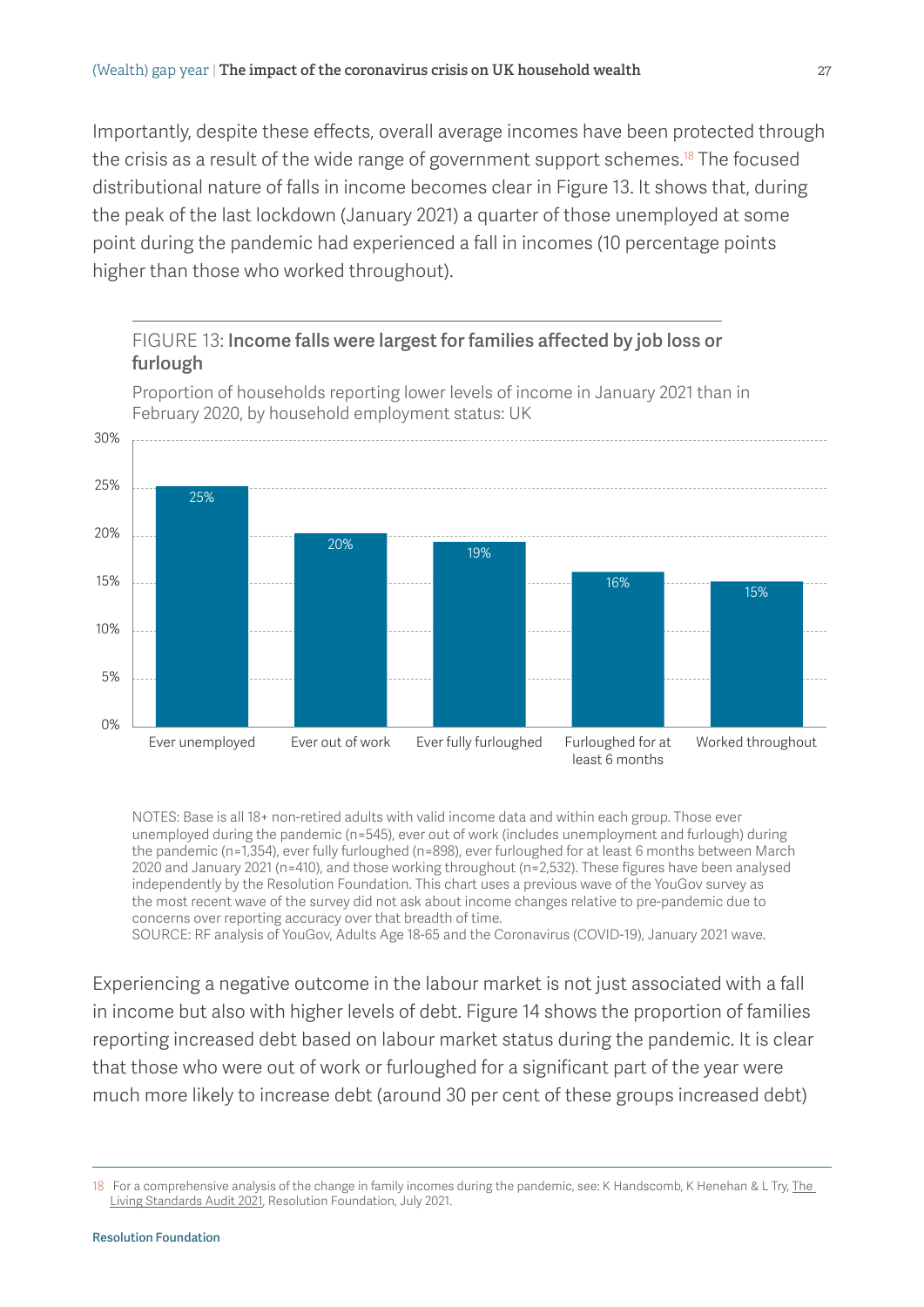than those who worked throughout (20 per cent of whom increased debt). Naturally older, retired families, were least likely to increase debt although one-in-ten of these families still did so.

<span id="page-11-0"></span>

NOTES: The base is those who were unemployed, fully furloughed or self-employed but working no hours (n=1,433), fully furloughed for at least six months (n=848), those who reported a fall in pay (n=672), those who were ever furloughed full-time (n=848), employed and working hours between March 2020 and May 2021 (n=2,490), and all retired (n=1,826), all excluding prefer not to say or don't know responses. These figures have been analysed independently by the Resolution Foundation.

SOURCE: RF analysis of YouGov, adults age 18+ and the Coronavirus (COVID-19), June 2021 wave.

In normal times we would expect some families to be increasing debt as a result of natural churn – for example as a result of life events (e.g. going to university or getting divorced). And, as we know that in more normal times those on lower incomes are more likely to take on new debt in a given period, and simultaneously also more likely to experience negative labour market outcomes during the pandemic, the changes in debt above could just reflect compositional effects rather than a causative link between losing income and debt increase.<sup>19</sup> But, a[s Figure 1](#page-12-0)5 shows, only 37 per cent of those who did experience an increase in debt cited income changes as not important/not applicable in driving the change in debt. And the impact of income losses is clearer when we focus just on low-income families: only 23 per cent of the poorest fifth of families who experienced rising debt said income falls were not at all a factor in the debt increase.

<sup>19</sup> For more details on the labour market effects of the crisis see: N Cominetti, K Henehan, H Slaughter & G Thwaites, [Long Covid](https://www.resolutionfoundation.org/publications/long-covid-in-the-labour-market/)  [in the labour market: The impact on the labour market of Covid-19 a year into the crisis, and how to secure a strong recovery](https://www.resolutionfoundation.org/publications/long-covid-in-the-labour-market/), Resolution Foundation, February 2021.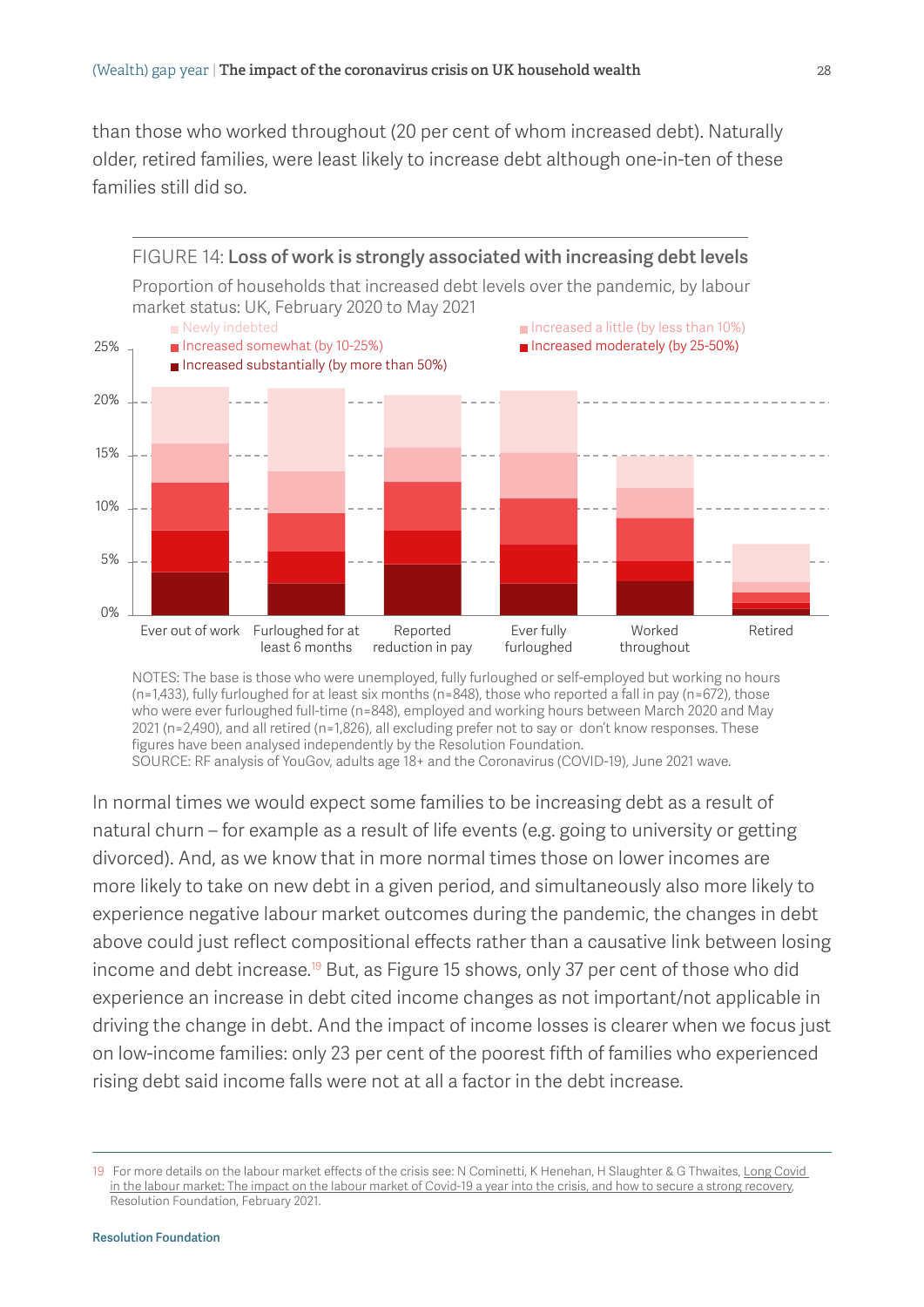<span id="page-12-0"></span>

NOTES: The base is n=955: all adults aged 18+ with valid income data where debt increased during the crisis (apart from the 'all' category where the base is 2,119). Family income distribution based on equivalised, disposable benefit unit incomes among 18-65-year-old adults, excluding families containing retired adults or nonworking adult students. Importance based on the highest importance figure when answering separate questions about own or partner's falling income. These figures have been analysed independently by the Resolution Foundation.

SOURCE: RF analysis of YouGov, adults age 18+ and the Coronavirus (COVID-19), June 2021 wave.

Clearly the amount of debt is not the only part of families' balance sheets which might change in response to falling income: reducing savings also appears to be related to labour market shock[s. Figure 1](#page-13-0)6 shows the proportion of families who reduced savings levels since the start of the pandemic by their labour market status. As with previous charts, we again see a relationship between negative labour market outcomes and reduced savings.